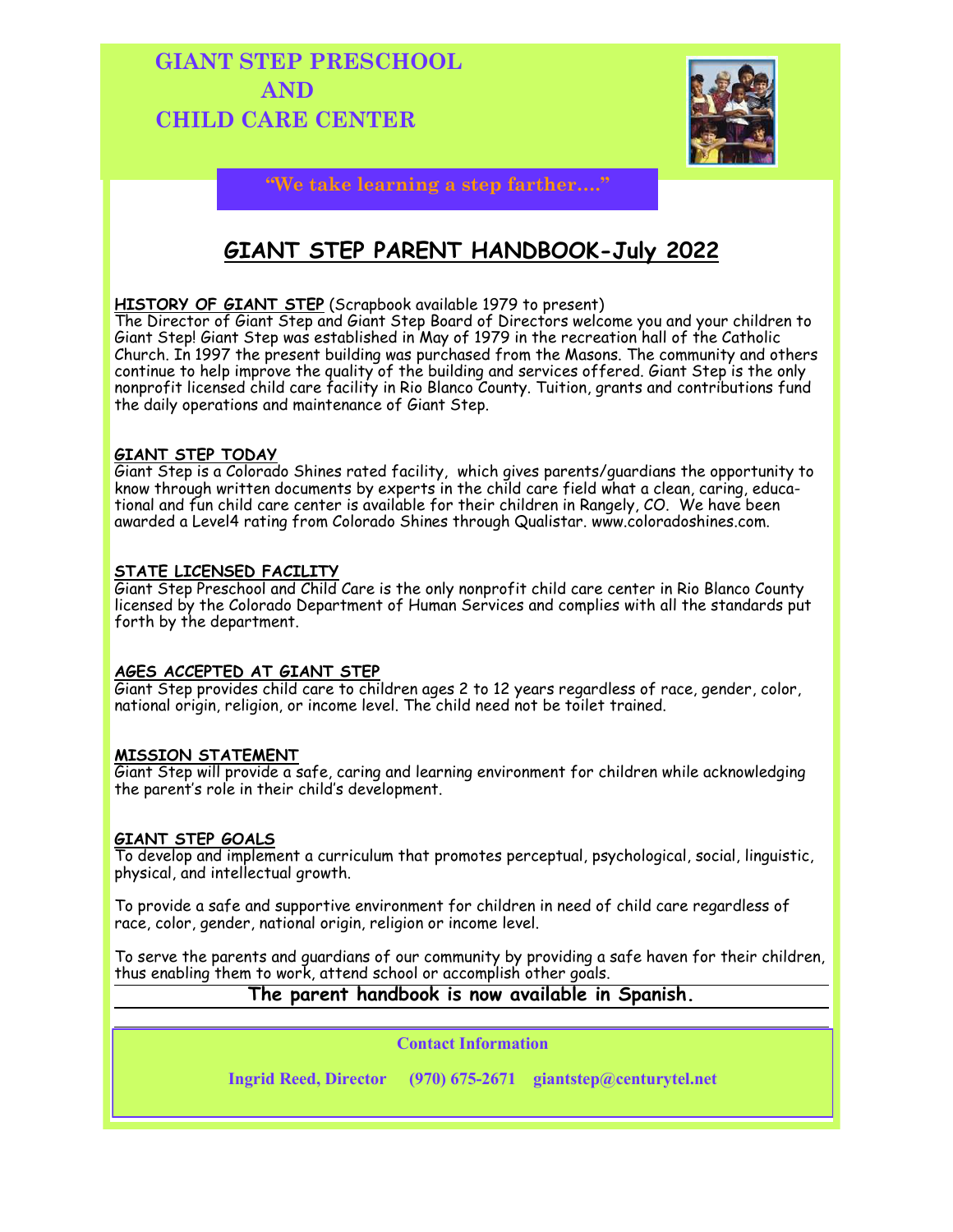**PARENT HANDBOOK will** be updated each July. Parents should read thorough the information provided regarding your child while attending Giant Step. Parents are encouraged to give suggestions and volunteer hours.

**Interpreter:** Should Parents have difficulty speaking and/or understanding English, we will make an effort to find a local Interpreter for enrollment procedures and parent/teacher conferences. (example: Spanish, German, Chinese, French) Due to our location we are limited on languages available in the community. CNCC and the public school might be able to assist in locating translators.

In the event that a second dominant language will be present in the classroom Giant Step will make every effort to employ a bilingual caregiver. This policy will only be in effect should there be 7 or more children speaking in ONE other language than English.

#### **Board of Directors of Giant Step**

Marlo Coates– Caitlan Moore– James Dillon

#### **REGISTRATION– HOURS OPEN – TUITION**

CO State Rules - 7.702.41- Statement of Policies and Procedures

#### • **REGISTRATION**

Forms included in child registration folder:

- \*Registration Form must be completely filled out before a child can be left in our care. including authorized pick up person and child questionnaire
- \*Daily rate sheet
- \*Yearly Registration fee of \$45.00, charged every year at the beginning of the new school year or at any other registration time (covers September through August, not pro-rated, non-refundable)
- \*Statement Of Authorization Form, which includes: Emergency Medical Care permission, Field trip permission, Watch G movies permission, Sun Screen & Bug Spray usage permission, Pictures in local paper /Facebook/local magazine, Confirmation of receipt of G.S. policies and procedures, timely submittal of child's immunization record and medical statement, and use of mat during nap-time.

\*Immunization Record (must be updated annually, have 30 days to comply). Parents will be notified should under-or non-immunized children attend the program.

\*Physical/Medical Appraisal Form: yearly physical until age 6, then every 3 years , must include Doctor's findings/concerns with child's hearing, vision and dental appraisal.

## \*CACFP form (IEF)

\*Non-Payment/Collection Form

\*Policy and Procedure Acknowledgement

**These forms must be filled out and returned to center before leaving child! They must be updated yearly!**

#### • **HOURS OPEN Monday through Thursday 6:30 am to 5:30 pm**

Please pick up your child at pre-arranged time. If you run late please give us a courtesy call to inform us. 970-675-2671. Late fee will be charged if not picked up at closing time.

#### • **HOURS/DAYS NOT OPEN**

New Years Day – Memorial Day – Independence Day – Labor Day – Thanksgiving Day –Christmas Eve and Christmas Day. We will be closed for one week during public school Christmas break, and one week following Memorial Day. Please check included calendar for other closures.

#### • **PRESCHOOL HOURS**

Preschool is a part-day child-care program for 5 or more children between the ages of 2 and 5 years, offered Monday through Thursday 8am to 12:30pm. We offer 2, 3, or 4 day sign-up.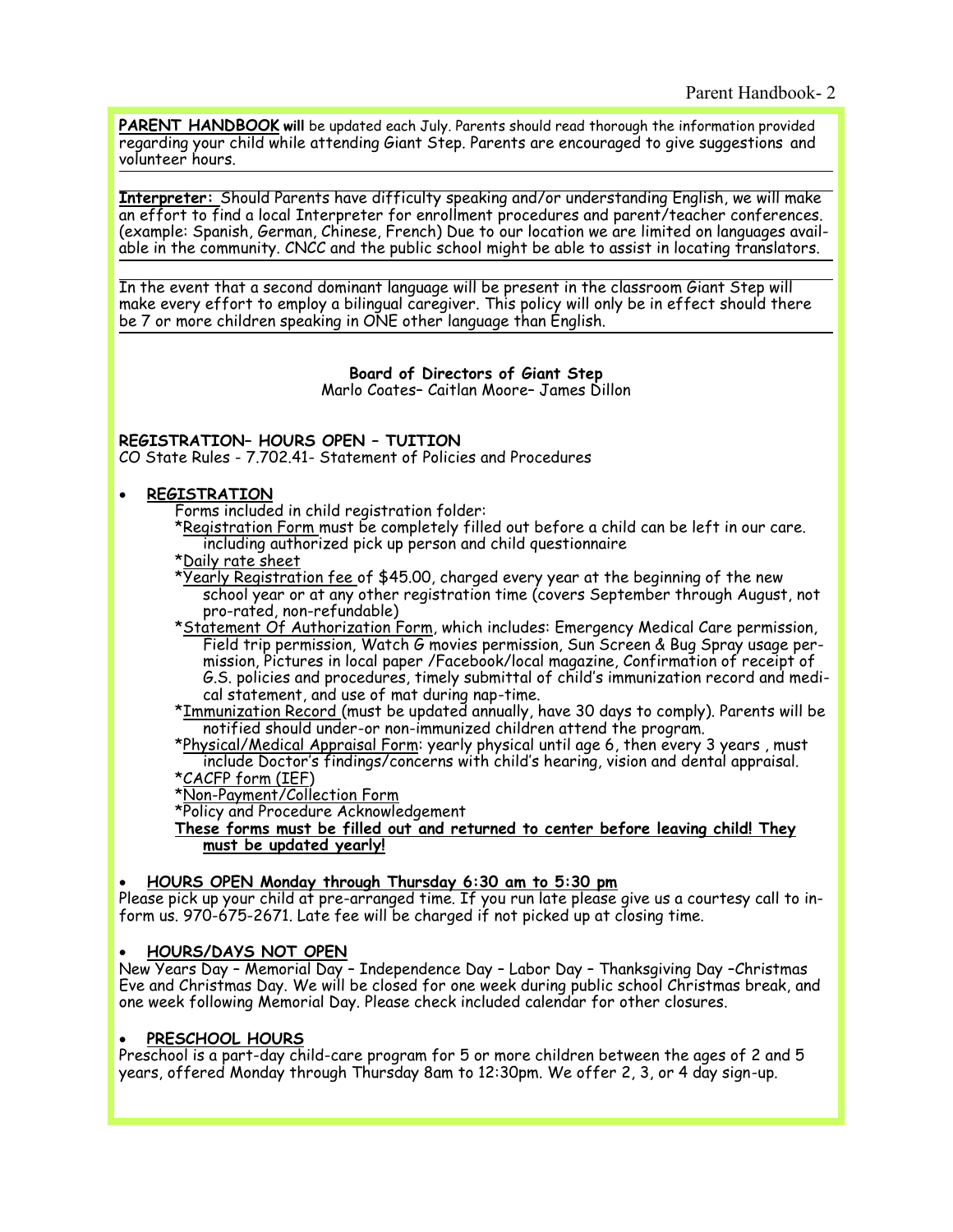## • **PREPAID TUITION**

Tuition for preschool is pro-rated for the school year and must be pre-paid at the beginning of each month. Tuition rate sheet and itemized fee schedule is included in folder.

## • **PAYMENT**

We bill at the end of the month.

\*Clients are required to pay their balances (new and/or outstanding balances) **in full by the third week of each month** following the billing date, or child care will be suspended beginning the following month. For example: if the invoice date is September 30th, that invoice plus any outstanding balances is due by the end of the third week of October!

\*Please be aware that if your account becomes delinquent (past 90 days) Giant Step will require full payment of outstanding balance, and prepayment for services before your child can attend again!

\*We charge a \$5 late fee for balances not paid by due date (stated on your bill).

\*We charge for all scheduled attendance days unless parents cancel in advance (3 days).

\*In the case of an emergency (illness or other) we will apply a courtesy exception and only charge a flat \$5.00 fee for missed attendance/reserving your child's spot. Please notify us by 8am, otherwise we will charge a normal attendance rate.

Should a Doctor recommend that your child not attend for a certain amount of days, Giant Step will waive the fee with a doctor's note!

\*If your child does not arrive on the school bus after attending public school as arranged we will make every effort to find your child.

## • **COURT ACTION**

Giant Step expects all services to be prepaid/ paid with no exceptions. The Director/Board will take action against parents/guardians who owe Giant Step money. Delinquent accounts will be turned over to a collection agency.

## **Giant Step also reserves the right to refuse service to anyone.**

## • **RETURNED CHECK POLICY**

You will be charged \$30.00 in addition to the bank charges of a returned check.

## • **PARENT VOLUNTEER SERVICE**

Giant Step requests 2 hours per month (minimum) of volunteer service per child in each family attending Giant Step. Parent Volunteer work is important for the continued success and effective day to day operations of Giant Step. A volunteer sign up sheet will be available for you to use on the sign in desk area.

## • **VOLUNTEER JOBS**

**Field trips, Fundraising, Fundraising /Donation letters** – compiling letters to businesses and sending out.

#### **Lunch time**

**Maintenance of GS:** repairs to inside and outside of building such as painting –replacing light bulbs, cleaning windows

**Parties** – see information below

**Share your talent** with children

**Supplies** such Kleenex, baking supplies, snacks, meal items to share, drawing paper, laundry soap. (contact Director for updated list of items needed) **Yard work** - mowing grass- pulling weeds - watering

#### • **Volunteers at Giant Step– We welcome Volunteers!**

**Board Members** listed do volunteer work. **Community Members** often volunteer services (reading, shopping, repairing). At times CNCC students volunteer for various activities.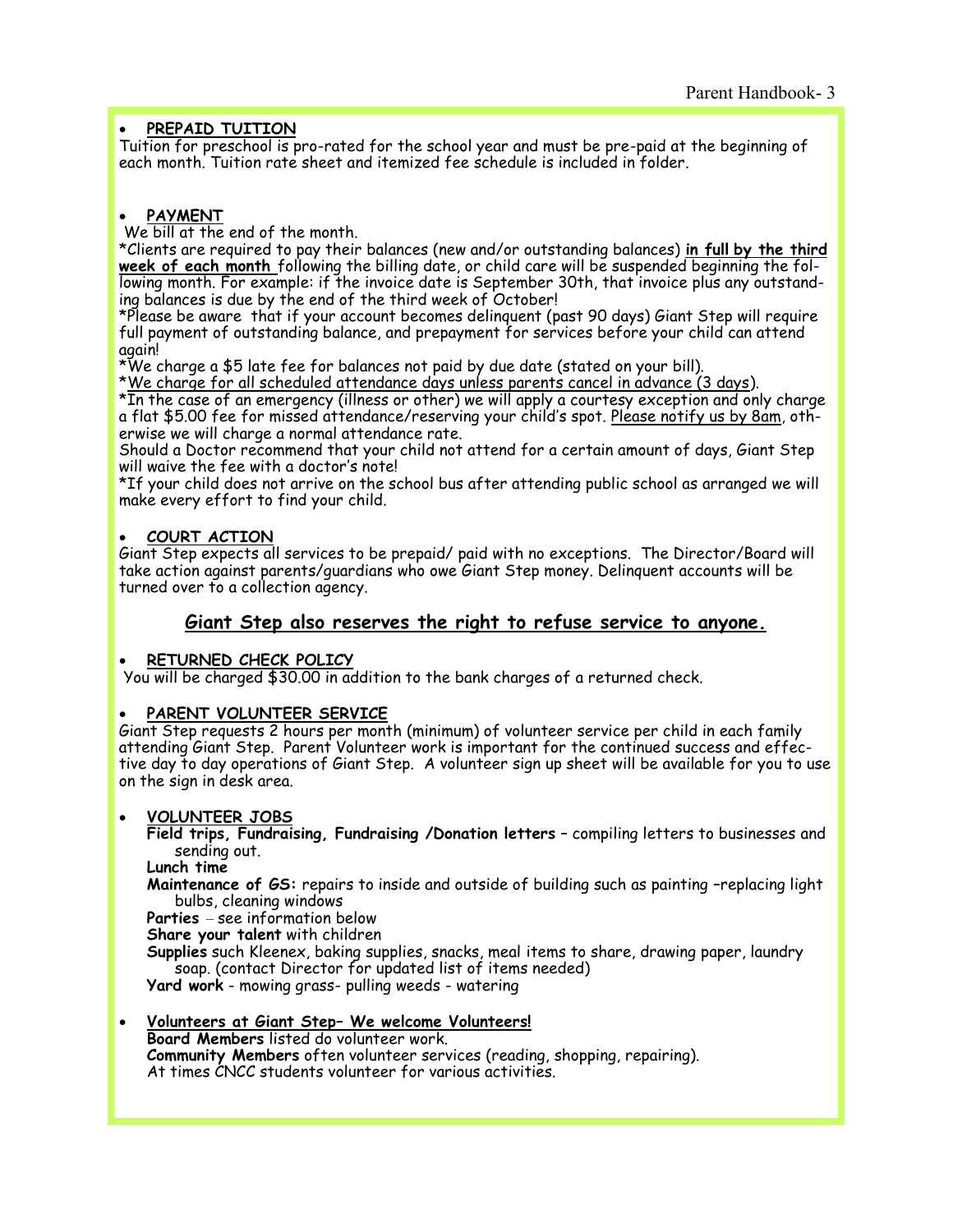**GIANT STEP PARTIES** Share your party ideas with the Director.

**(**Standard 5.089: "Caring For Our Children- National Health & Safety Performance Standards" No latex balloons or inflated latex objects treated as balloons are allowed at Giant Step.)

**GIANT STEP DAILY and YEARLY SCHOOL SCHEDULES** - Schedules posted at Giant Step and included in the handbook folder. *This schedule may change at discretion of Director with notice to parents.*

# *Please provide extra clothing for your children!*

# **POLICIES AND PROCEDURES OF GIANT STEP CHILD CARE CENTER**

## **Americans with Disabilities Act** – effective January 1992

Child care programs are required to make an effective assessment whether it can meet the particular needs of the child without fundamentally changing the program. The ADA generally does not require centers to hire additional staff or provide constant one-to-one supervision of a particular child with a disability. For further info please see page 92 of State of CO Rules Regulating Child Care Centers (R 2012).

#### **Arrivals and Departures of Children:**

**Please, do not park beside front gate as you will block incoming traffic!**

**All children must be brought into the center and signed in and out by Authorized Person** – even if you plan to stay. **Please make sure authorized person has made physical contact with a staff member.**

**A staff member will greet all children** and their authorized person either in the Center or at the bus stop. Make sure that one employee is aware of your child's arrival before you leave. **Leave a phone number where you can be reached** in case if you are going to be away from your regular work phone/cell phone for any reason,

**When picking your child up make sure staff knows you are leaving with your child.** Be sure to log your child out. If you do not, you will be charged until 6 pm. For safety reasons do not allow your child to leave the center without you.

#### **Procedure for closing at the end of a day**

Staff will visually ensure that all children have been picked up at closing time. Staff will also check the ProCare sign in/sign out computer to confirm all children have been signed out.

**\***Children Remaining at the Center past 5:30 pm; **a late pick-up Fee of \$25.00 will be**  added to your bill at the end of the month!

\*At 6:00 pm the Director will be contacted and will stay with your child until someone from your emergency list is contacted to come to pick up your child. As a last resort we will contact Social Services or police dispatch to help locate you or a person on your contact list.

#### **We must only release the child to the adults (over age 18) for whom written authorization has been given per CO Rules and Regulations, 7.702.42. No one under 18 years of age is permitted to pick up a child!**

## **Attendance of Children**

Please contact us if your child will **NOT** be attending on a regularly scheduled day and/or be absent for an extended period of time such as a vacation. Your child's spot is reserved when scheduling attendance. Please contact us immediately if attendance changes. Please refer to the PAY-MENT section for charges. The minimum charge for drop-ins is the half day rate, please check rate sheet. Please call ahead to make sure we have an available space for drop-in. We use the Procare System (sign-in computer) to confirm that your child is in attendance on pre-arranged days.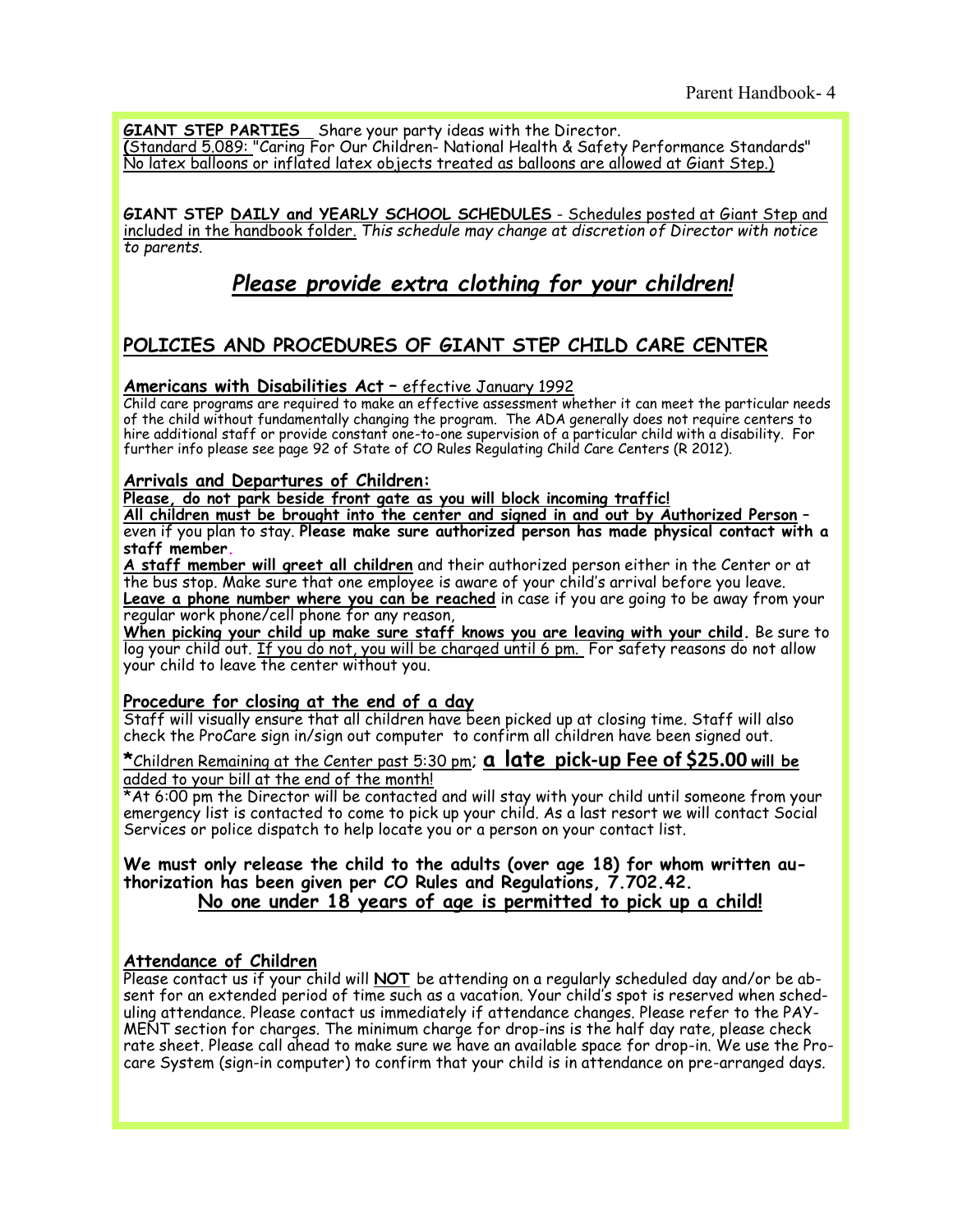## **Closed Center**

If the Center is locked during regular business hours, notices will be posted concerning location and activities outside of Giant Step building. Example: (Town Library – Be Back At 11 am). The center is closed Fridays, Saturdays and Sundays. At times the center might be closed early due to all children having gone for the day.

## **Child Abuse -** 7.701.5, General Rules for Child Care Facilities

Child abuse is defined as non-accidental physical or mental injury caused by the acts or omissions of the child's parents or caretakers. Giant Step employees are mandatory reporters and required by the State of Colorado to report suspected cases of child abuse or neglect, and/or circumstances which might result in abuse or neglect. We are required to document and base our suspicions by observation and not on hearsay. If we feel the need to report a case of potential child abuse, it will be through the Police Department or Social Services. If you suspect child abuse, please contact the Rangely Police Department.

## **Children's Personal Items**

We allow ONE toy to be brought to Giant Step from home. Please **NO** electronic toys, and please leave your child's items of value and money at home. No toys resembling a weapon should be brought from home. Please make sure your child is prepared to share. We cannot be responsible for items brought from home. Items will be placed in the child's cubby.

PLEASE LABEL Coats, Hats, Gloves, Boots, & Backpacks with your child's name. LOST AND FOUND BUCKET is located at the front entrance. Lost items will be disposed of after one month.

## **Discipline techniques used at Giant Step**

We use positive discipline, positive instruction, and keep children engaged in enjoyable activities. The age and individual needs of children will be considered.

We never hit, slap, spank or use any form of corporal punishment even with parental permission or request. We do not ridicule, humiliate, tease, or embarrass children.

THE FOLLOWING ARE USED:

- Distraction and redirection are used to guide the child to positive behavior.
- Quiet private talk between staff person and child about the situation that presents a problem.
- Choices of a specific nature will be given a child to avoid power struggle
- Time Out/ Time In supervised separation from the group of children. It will last one minute for each year of the child's age. The child will be allowed to re-join the group when he or she is ready.
- Conference with parent will be called, as we want to understand the child's behavior and provide an individual behavior support plan with the intent to reduce challenging behavior and prevent suspension and/or expulsion.

## **Resource Referrals**

In the event that a child needs more detailed individualized intervention (determined through observation, assessment, and conference with parents), the director will make a recommendation that the child receive further specialized support for developmental or mental health concerns.

- Rio Blanco County BOCES RE-4 will be contacted for a consultation with parents and screening (Child Find) for the child. 970-675-2064.
- Another organization of contact is Horizons. Rio Blanco County's services are located in Meeker, 685 Main St. Suite #1, 81641, 970-878-3196; Moffat County contact is in Craig, 439 Breeze St., suite #100, 81626, 970-824-7381.
- Connection4Kids is the Early Childhood Council serving Rio Blanco county that can help provide access for children to comprehensive health care and mental health services. 970-824 -1081.
- Mind Springs Health, Elizabeth Kregar, MSW, Steamboat Springs, is our center's mental health consultant. She can be reached at 970-879-2141, cell-303-594-1714, crisis hot line 1 – 888-207-4004.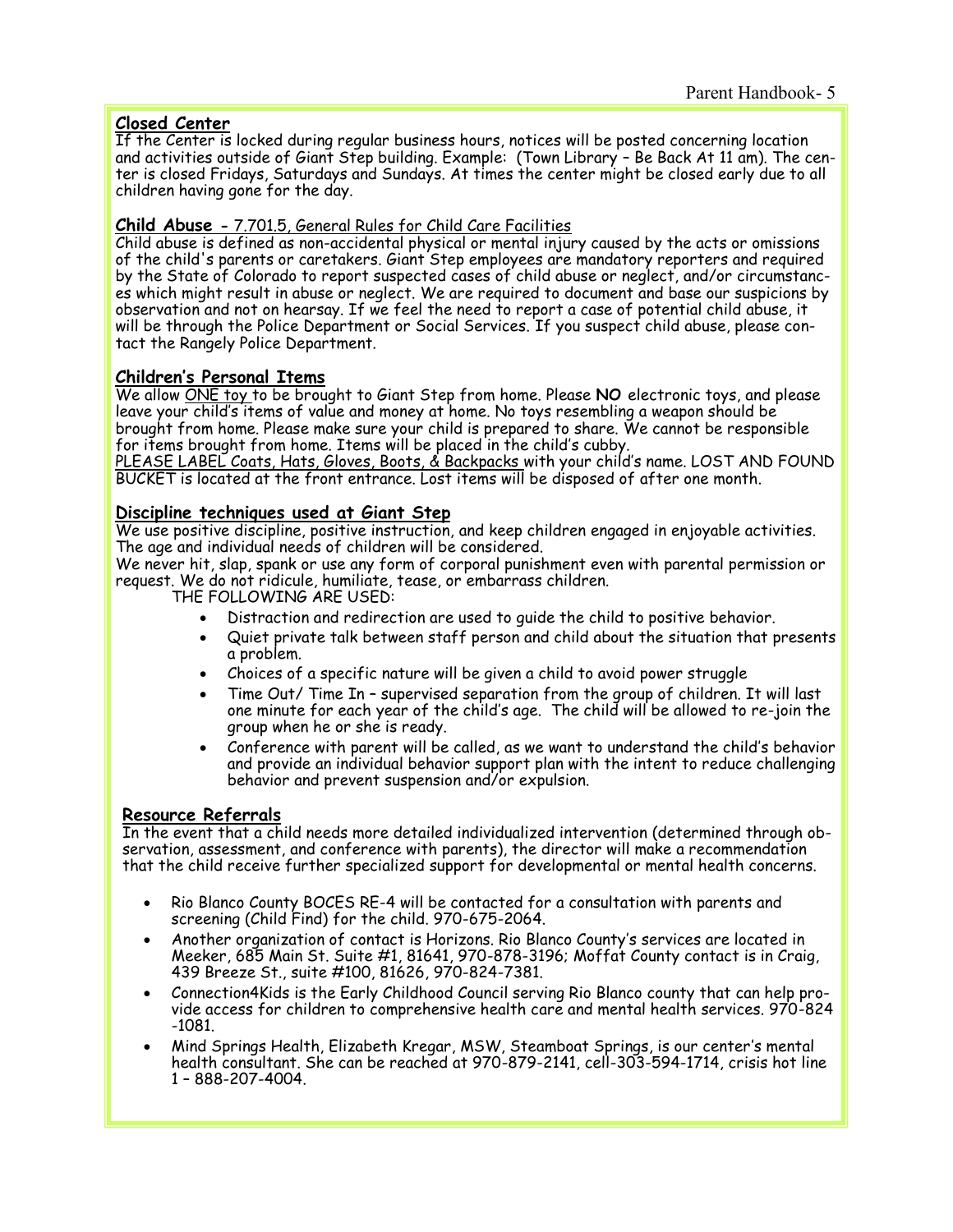## **Severe Disruptive Behavior**

These measures will happen after an individualized intervention, as stated above in the discipline section, has not been able to make a difference in the child's behavior or shown any improvement.

- The Director will contact the center's Mental health Consultant– Elizabeth Kregar– and consult with her regarding the severe behavior.
- -The Director will have a conference with the board of Directors regarding the child's behavior. This conference may happen through email, meeting and/or phone call.
- -In the event the behavior escalates, the Parent will be called and the child will be temporarily removed from Giant Step. The parent and/or care taker must immediately pick up child. Example: habitually and purposely hurting other children.
- -After the Parent has been contacted THREE TIMES with continuing behavior, the child will be dismissed from Giant Step Center. Verbal termination will be followed by a letter within three working days of the third phone call.

#### **Field Trips** /**Late Arrivals for field trip**

Permission forms, included in child's application packet, must be signed and returned to Center.

Special occasion permission slips will be send home with children prior to event (example: Rangely High School Homecoming Parade). These slips MUST be filled out and returned to Center before the event date. If you are late dropping your child off for a fieldtrip, there will NOT be anybody at the center to accept your child. For insurance reasons you may

NOT drop off your child at the Event. Children must be signed in to attend. It is acceptable To stay at the event with your child, and volunteer to help with supervision. Two or more adults will be present on field trips.

Parents are welcome and encouraged to volunteer for field trips and/or other activities.

## **Supervision/ adult to child ratio: CO RULES 7.702.55**

At any time when eight (8) or more children are present at the Center, at least two (2) adult staff members must be working with the children.

When seven (7) or fewer children are present, there must be at least 1 adult member working with children and a second adult on call and immediately available.

Giant Step has adopted the NAEYC recommended Ratio of 1 Adult to 7 children.

## **Television Viewing**

Giant Step does not watch regular TV. Only G rated movies are offered during school breaks and summer months to the children that are not napping during quiet time. The older children will be given a choice of watching G-rated movies or play quietly during quiet time or participate napping. Educational movies may be shown during the school year to support curriculum.

#### **Computers**

Computer time will be limited to ten (10) minute increments per day; not to exceed thirty (30) minutes per week. Children will be encouraged to use the computer in pairs. No computer time on Mondays.

## **Toilet Training:**

We accept children who are in diapers and/or pull-ups. Parents must provide extra diapers, wipes and pull ups for their child. During the summer months please provide swimmer diapers.

## **Transportation of Children:**

Transportation to and from Giant Step is the responsibility of the parent or child's care taker. A child attending PUBLIC SCHOOL may arrive and depart by School Bus. *Please fill out paperwork with the bus barn.*

The Radino Bus (Town/Senior Citizen bus) will be used for transporting children to pre-arranged outings and/or other events with approval from bus driver.

On occasion children will walk to the Rangely Library using sidewalks, and practice safe street crossing. Parental Permission for Trips is required.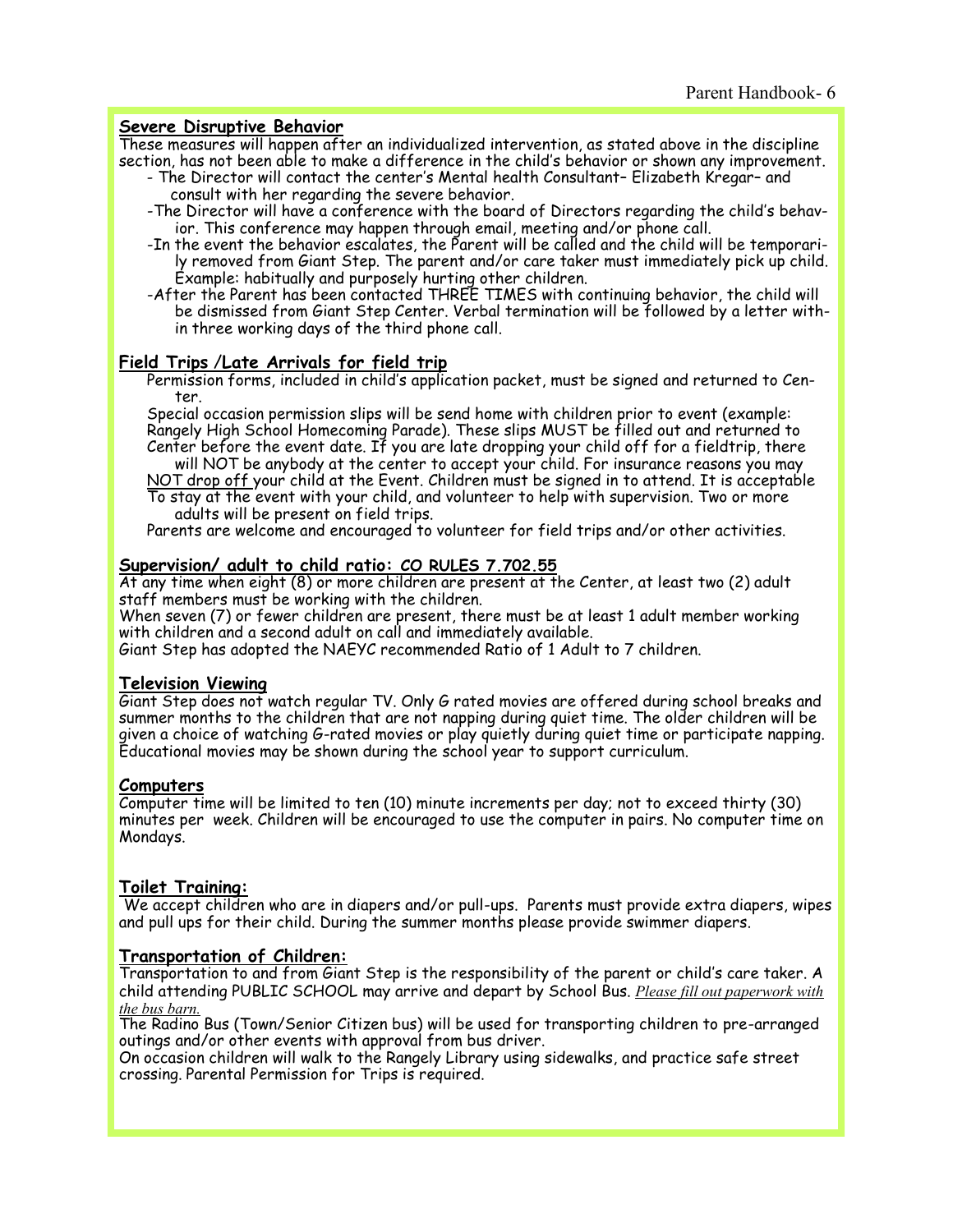## **Children's Safety In A Vehicle**

Seating: Car seats when necessary as defined by law and seat belts will be used for all children. Supervision: Director and/or qualified staff member in the vehicle in addition to the driver. Emergency Procedures On The Road: Director travels with a cell phone for emergency calls.

## **Weather - Inclement & Excessively Hot**

Outside play time will happen everyday, with the exception on either very cold or very hot days. If the weather is 20 degrees or above in winter months the children may be allowed to play outside for brief periods of time if they are appropriately dressed. We do have a large collection of warm snow pants and winter boots, but are short on large or extra large sizes. We also monitor air quality and avoid outside time on poor air or very windy days. During expected or forecast Summer temperatures above 90 degrees we will be outside early.

## **We require all children to bring appropriate clothing for these months:**

August to Mid-October---------Light Jacket

Mid-October to Mid-March-----Heavy Jacket – hat – gloves – snow boots – snow pants Mid-March to May---------------Light Jacket

June to August -----------------Appropriate sun screen (Medication Section), bathing suit & towel

## **Extra Clothing and Weather Appropriate Clothing:**

- **It is extremely important for your child to have their own extra clothing for changes.**
- Please include pull-ups, underwear, socks, pants, and top. Properly dress your children for cold weather which should include hats, mittens, warm coats, and boots.
- Your child should NOT wear "flip-flops" and clothing that does not fit and/or cover the body.
- Please have girls wear shorts under skirts or dresses.
- Summer shorts need to reach to mid-thigh. When Students put their arms to their sides, the hem of the shorts should not be shorter than the student's longest fingertip.
- Hats are to be removed in the building.
- Shirts with spaghetti straps cannot be worn.
- Midriff shirts or shirts without backs are inappropriate. Sleeveless shirts should cover the entire side of the torso.
- Please, no inappropriate slogans or advertisement.
- 'Heely' skate shoes are not to be worn to the center. Shoes should have a back.

## **FOOD AT GIANT STEP**

## These are the **FOOD REQUIREMENTS put forth by the USDA**.

Regulation 7.702.65 -- 'Centers that do not regularly provide a meal, if a child brings a meal from home that does not appear to meet one-third of the child's daily nutritional needs, the center must have foods available to supplement that meal.' Therefore Giant Step provides breakfast, lunch, and snack to attending children at no extra charge. Staff members sit with the children during meals and encourage appropriate meal time manners. Please make sure you fill out the IEF form provided by the Child and Adult Care Food Program (CACFP)! We offer 2 shifts during mealtimes depending on the school bus schedule.

**Breakfast:** between 7:15-9am (2 shifts)

Milk and two other food groups (such as whole grain cereal, toast or oatmeal, and fruit) **Lunch:** between 11:15-12:15pm (2 shifts)

Milk must be served and One serving meat/Protein (eggs, meat, cheese), One serving whole grain, Two servings vegetable/ fruit

**Snack p.m**.: between 2:45 -4:15pm (2 shifts) One serving choice of any two different food groups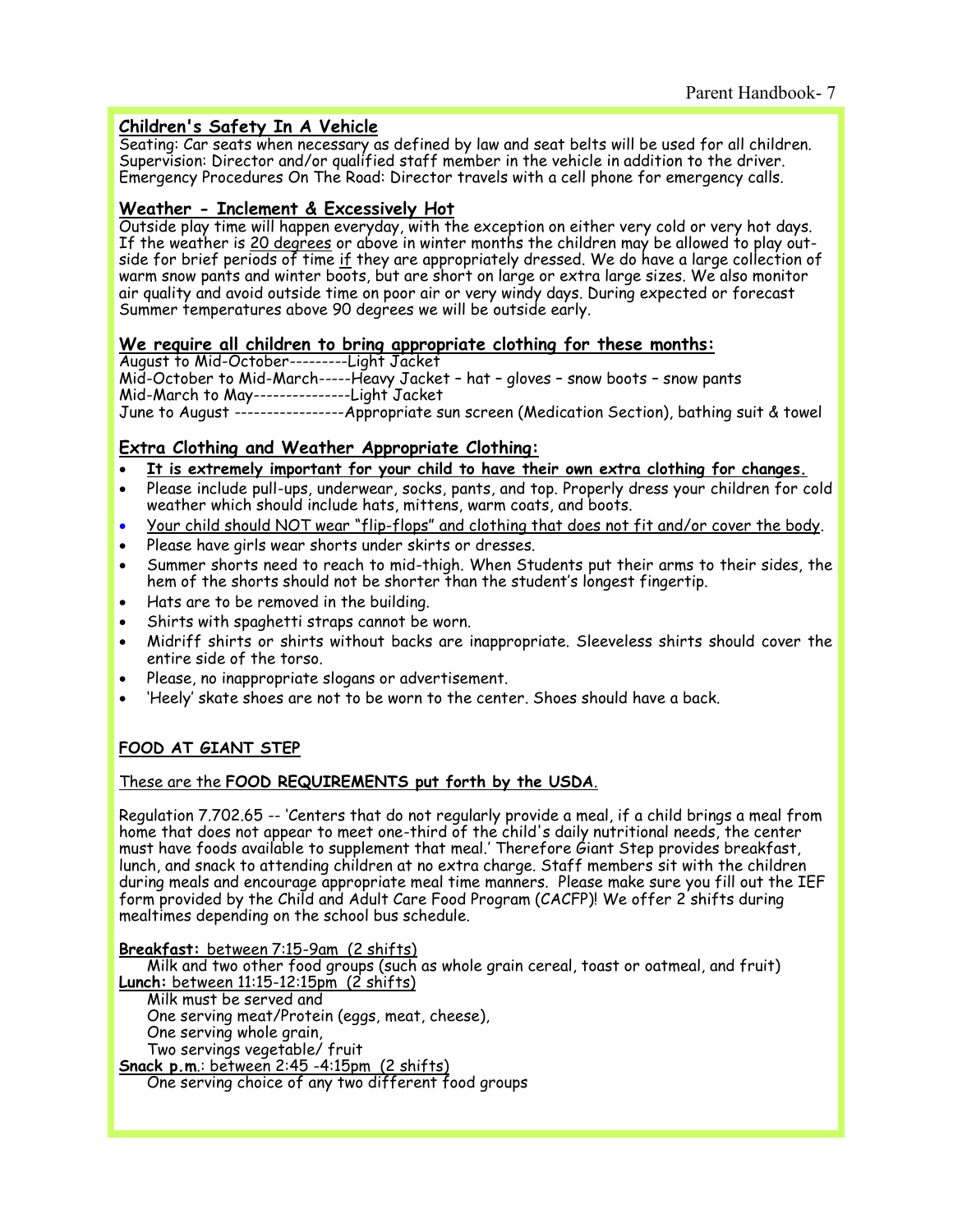\***Each child will be provided with their own water bottle to use while at our center. Water is available at all times, including mealtimes. We only serve 100% fruit juice sporadically as a fruit substitute with a meal. We serve 1% or fat free milk at mealtimes.** 

\***Please do not send your child with food in hand to Giant Step. Please no gum.**

# **COMMUNICATION**

## **Information to parents**

- Newsletters– the monthly newsletter contains upcoming dates, important information and educational titbits. Please read it!
- Signs at the center-signs are posted in the front entry and on the door.
- Slips in children's cubbies-often there will be note slips regarding field trips and upcoming events in the cubbies, please check your child's cubby on a daily basis.
- Quality Improvement Plan– A printed copy of Giant Step's annual quality improvement plan will be assessable for viewing in the center at the sign in computer/ family resource corner in the front room. This plan is updated annually and shared with staff, stakeholders and families.
- Resources–please check out the Family Resource Center that is located in the front room next to the sign-in computer. We also have non-fiction parenting books and videos for families located in the same area.
- Facebook–please like Giant Step's page. Early Childhood articles and activities are posted. Please use caution accepting employees<sup>7</sup> friend requests. Thank you.

#### **Telephone Access**

The center must have a working telephone with the number available to the public. 970-675-2671. Emergency telephone numbers of the following must be posted near the telephone: 911 notice , where 911 is available, or rescue unit if 911 isn't available; Hospital or emergency medical clinic Local fire & police Health department Rocky Mountain Poison Control. The telephone must be available to staff at all times that the center is in operation

#### **Giant Step Service Withdrawn**

A phone call and/or a personal visit at Giant Step with parent and/or guardian. The parent will be given an opportunity to appear before the Board of Directors. A letter will be written explaining the reasons service withdrawn. The letter will be either signed by the Director of Giant Step and/or the Board. The Board will view and approved all letters signed by the Board.

## **Parents or Guardians Withdraw Child:**

 We ask parents to fill out and sign a form which will state the child is being withdrawn and the reason/s why.

#### **Parent/ Teacher Conferences**

Parent conferences maybe held any time at the request of a parent with the teacher/Director. Please don't hesitate to request an appointment with director at any time.

Scheduled parent/teacher conferences will be offered twice per school year, usually Fall and Spring.

We utilize The Creative Curriculum for Preschool, this curriculum is based on early childhood research and supports our knowledge of how children learn (through play). We focus on the development of the whole child with the support of play centers and open-ended materials, that invite exploring, discovery, and developing Life skills. We use Developmentally Appropriate Practice to guide children and assist the staff with the curriculum. We use Teaching Strategies Gold for our assessments that are based on our observations.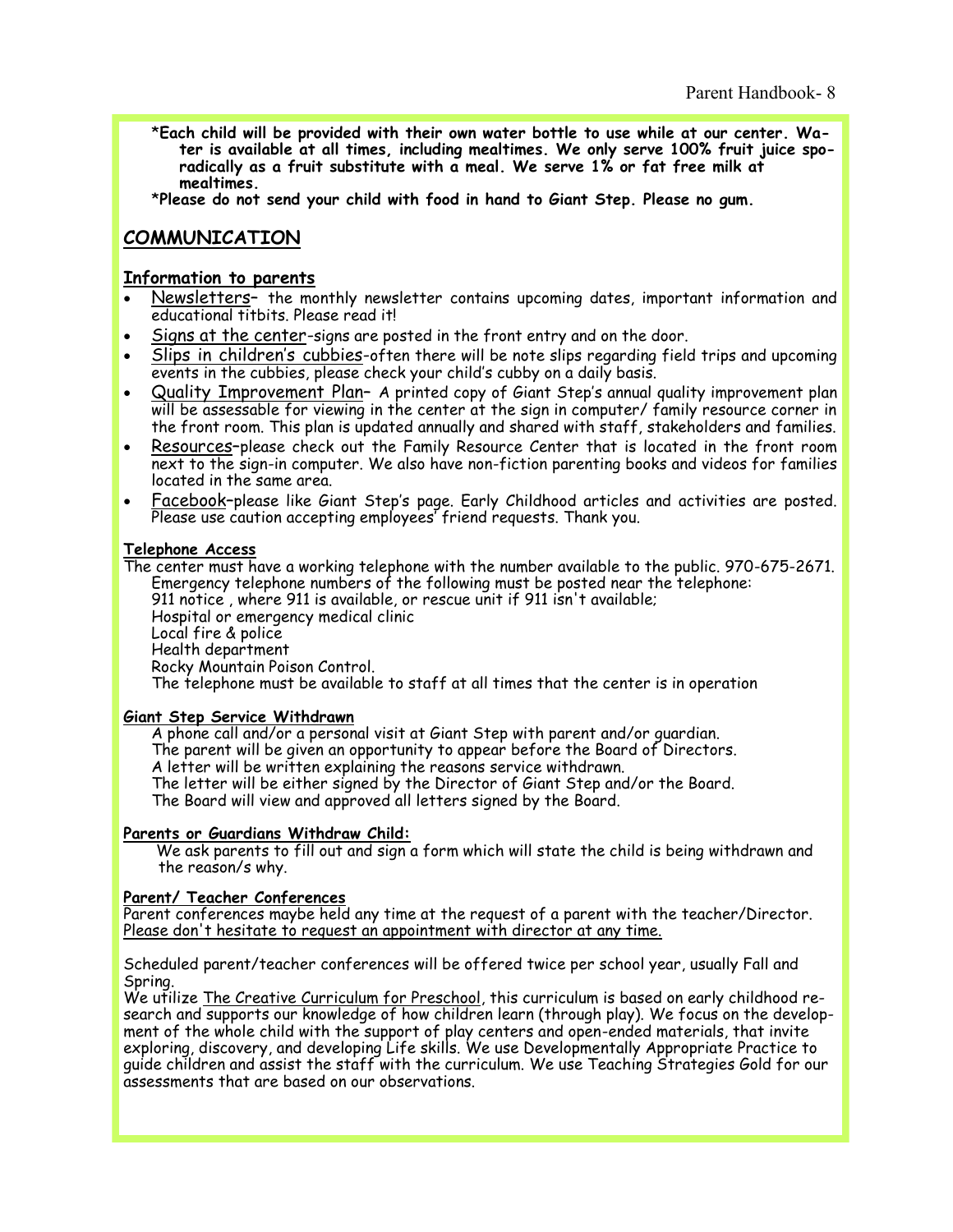#### **Transition of children**

- Parents are invited to have a 'get-to-know' visit with their child before the child starts to attend Giant Step. We request this visit to happen in the morning and to be under 1 hour, please.
- The classroom at Giant Step is inclusive to all enrolled children.
- Children do not transition within the classroom, and stay with the same caretakers as long as possible.
- Children attending Giant Step Preschool program exclusively until they transition to Public Kindergarten will be offered an opportunity to meet the current Kindergarten Teacher and check out the School Facility before the start of the School year.
- Parents will receive info forwarded from the public school regarding the Kindergarten open house for meet and greet when applicable.

## **Children's Records**

**Custodial** Parents/guardians/or their acting attorneys can be supplied with attendance record and copies of bill statements upon request.

NOTE: Children's records are property of Giant Step. They are open only to the Director, an authorized employee of the licensing agent, parent, legal guardian, the child's caregiver, or authorized employee. Only parts of these records may be copied as requested. Records will be kept for three years, as stated in state licensing; after which time they will be shredded. A child's entire record file is not to be copied and or given away.

## **Filing a Complaint About Child Care Center**

Talk to the Director about the problem. Contact the Board of Directors. See procedure below for attending a board meeting.

Call the CO Department of Human Services. Number is: 303-886-5958 or 1-800-799-5876

#### **Giant Step Board Meetings**

Parents are invited to attend the public monthly board meetings. The regular meeting time is the second Thursday of each Month at 6pm at Giant Step. Notice of meeting will be posted at center.

Parents/guardians may speak to the board by being placed on the Agenda of the monthly board meeting by calling the President of the Board, please give 3 days' notice. James Dillon 970-208- 4579.

#### **Procedure for identifying where children are at all times**

\*ProCare (Computer) sign in and sign out documents the children present in the center. \*Signs on the front door inform parents and visitors where the group can be found outside or on

a field trip.

\*Staff keeps visual account of children, count ensures all children transition within building or while on a field trip.

\*List of staff and children away on a trip will be at center to be used in case of an emergency.

## **HEALTH – SAFETY-SECURITY PROCEDURES**

#### **Medication disbursement**

GIANT STEP must have a signed and dated Doctor's note and the required medication administering form signed by parents/guardians accompanying medication in ORIGINAL container to be able to administer prescribed medication! Please request the Medication Administration Form from the Director, as this must be filled out by the Health Care Provider and be on file. Children's medication that does not require refrigeration will be stored in the original container in the locked storage room. We are sorry we cannot store medication that needs to be refrigerated, as we do not have a separate unit allocated for this.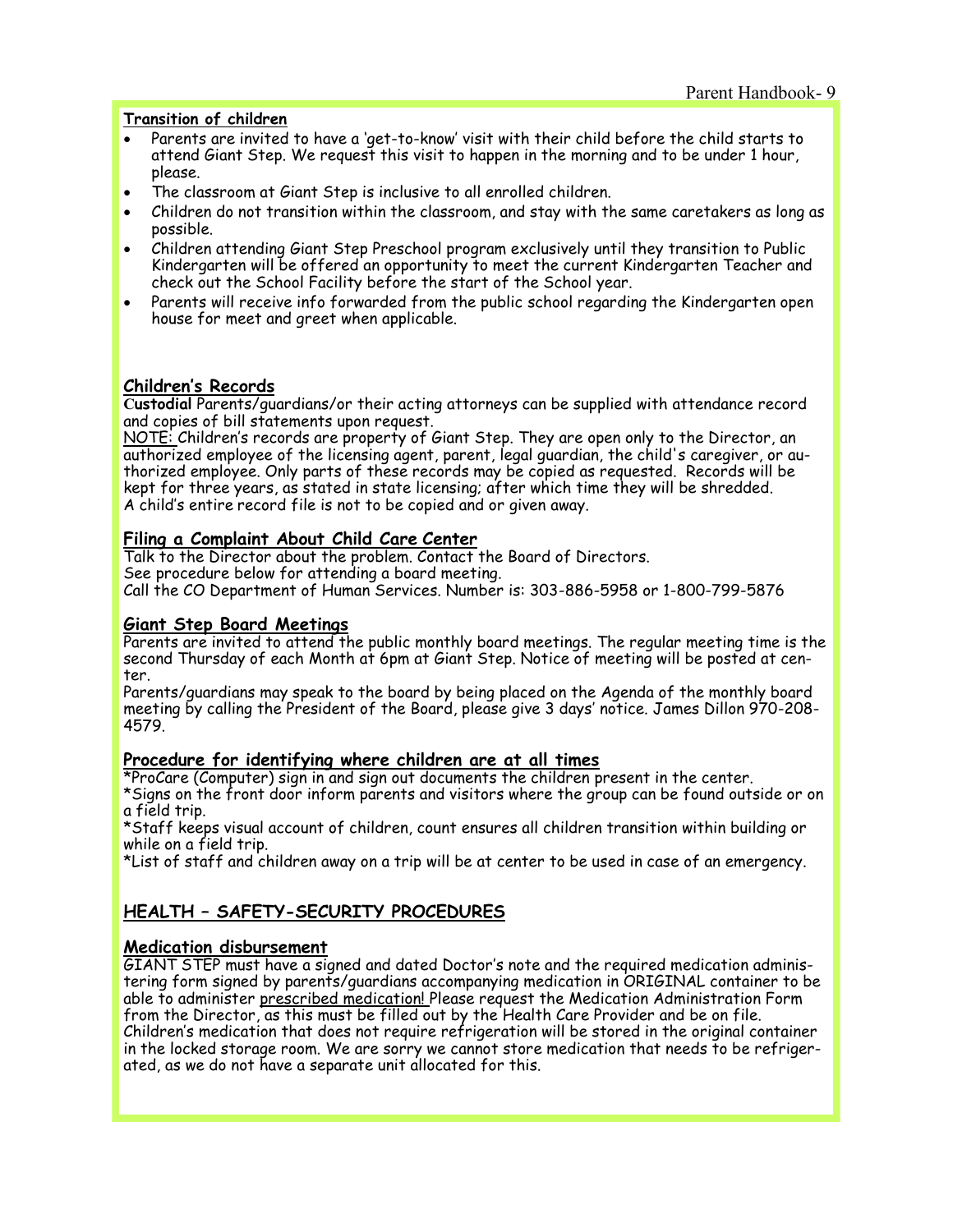## **Sun Protection:**

The center must obtain the parent or guardian's written authorization and instructions for applying sunscreen to their children's exposed skin prior to outside play. A doctor's permission is not needed. When supplied for an individual child, the sunscreen must be labeled with the child's first and last name.

If sunscreen is provided by the center, parents must be notified in advance, in writing, of the type of sunscreen the center will use. The center may request a specific type of sunscreen (example: spray on). Children over 4 years of age may apply sunscreen to themselves under the direct supervision of a staff member. We include sun safety training in our curriculum twice a year (Fall and Spring).

## **Insect Repellent:**

Must have a signed permission sheet from the parent or responsible party. The product needs to be supplied by the parent or responsible party.

## **Health Consultant**

Monthly meetings between health consultant and Director of Giant Step will be specific to the needs of the facility and include some of the following topics:

- Training delegation and supervision of medication administration and special health procedures, health care, hygiene, disease prevention, equipment safety, nutrition, interaction between children and adult caregivers, and normal growth and development.
- Infectious diseases, contracting illness, prevention of illness, possible outbreak.
- Date and content of each consultation must be recorded and maintained in the center's files.

## **Physical Activity**

Giant Step Center offers many daily opportunities for children to be physically active. Staff encourages children to participate in physical movement/dance time, and other physical activities that are found inside and outside. Daily outside time (at least 60 minutes, depending on weather) provides exercise in child directed activities utilizing playground equipment, such as slides, swings, sandbox, water table in warm weather, balls, cars, and open area for running. The learning domains are: social, emotional, fine and gross motor skills, science, math, language, critical thinking, problem solving, and creative expressions. Teacher directed physical activities are scheduled twice a day, check daily schedule.

## **Illnesses, Accidents, Injuries**

\*\*\*\*When to keep your child at home:

- If your child is too sick to attend Public School, they are too sick to attend Giant Step.
- If your child has a temperature over 100 degrees. (must be fever free for 24 hours without medication to be able to return to center)
- If your child is at the center with 100 degrees, you will be called to pick up your child.
- If your child has severe, uncontrolled coughing or wheezing, rapid or difficulty breathing and needs medical attention.
- If your child has developed a rash with fever.
- If your child has flu-like symptoms.
- If your child has been diagnosed with head lice or scabies.
- If your child is vomiting or has diarrhea you will be called to pick up your child.
- \*A child will be isolated if "appearing sick" and parents will be called.
- \*You will be called immediately in Emergency situations.
- \*The staff will inform you of any non-emergency injuries that might have happened during the day.

**See included flyer from Children's Hospital Colorado for more information about illness.**

## **Reporting Communicable Illnesses to Local Health Department**

We are required by the State to report communicable illnesses to the Health Department! Please inform us if your child has contacted a communicable illness so that we may take necessary steps to protect other children in our care! Frequent and correct hand washing is the best defense. Information regarding the illness will be given in a timely manner to Giant Step's Nurse Consultant and/or Rio Blanco County Health Nurse.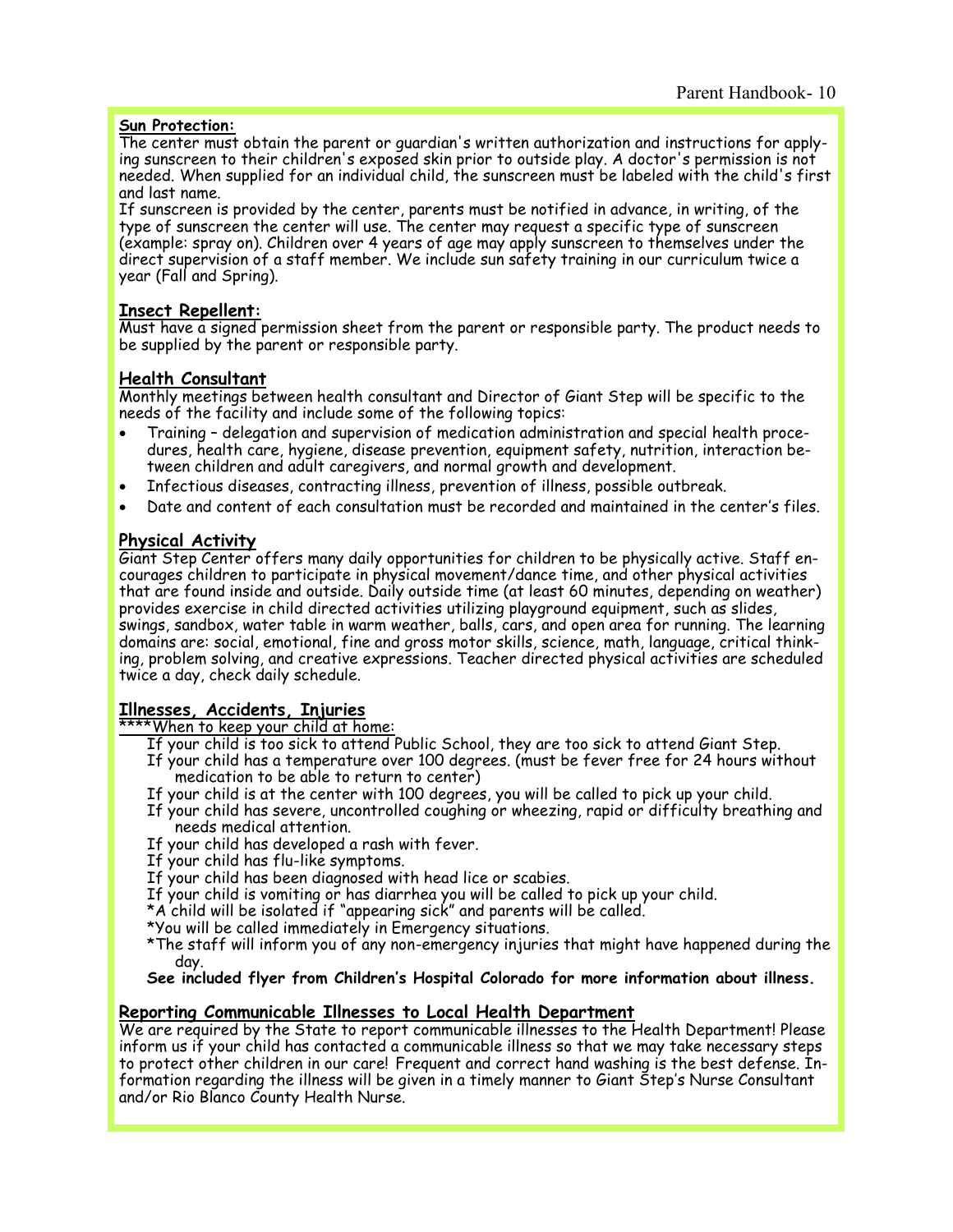## **Pandemic**

During a Pandemic or Epidemic, we will follow guidelines from State, County and Town Authorities. We will notify parents as soon as possible via flyers, text, phone calls or in person. We will continue to inform parents of any changes during the pandemic. Please read the included Policy for Influenza type illness based on recommendations from the Center for Disease Control.

## **Emergency Transportation Available At All Times**

Your child's welfare will be considered first.

- **\* If your child is seriously injured and needs immediate medial attention, you will be notified and your child will be taken to a hospital or an ambulance called.**
- In case of fire or flood we will evacuate the building and head for Townhall, located across the street from our building. All children, including children with disabilities and those with access and functional needs participate in the evacuation. The evacuation will be by foot, with strollers, and designated modes of transportation for children with disabilities (example-wheelchair). You will be notified by phone where to pick up your child. Please keep phone numbers current!

## **NATURAL DISASTER**

Giant Step conducts monthly fire drills with all attending children.

In the event of a natural disaster the appropriate emergency personnel are immediately notified. The children will be evacuated to a safe location (Town hall or other building if required to do so by emergency personnel). Parents will be notified (must have new and current phone numbers on file!) and requested to pick up their children. If the present Center building poses no immediate danger to children, they will be kept inside until staff receives further instructions.

## **Lockdown**

Periodically we will conduct lockdown drills. We will give notice to parents during drop-off time that we are conducting the drill during the day. No one will be permitted to enter or exit the building until the drill is finished. We will not be able to answer the phone during the lockdown. In case of a real Lockdown, we must have the doors locked until we receive release from Rangely Police Department. No children will be released during that time. There will be a note on the door for parents/Guardians.

## **Lost Children**

Parent will be called as soon as child is missing. Police will be called after contacting parent. If parent cannot be contacted after several attempts, staff will call Police.

## **Safety Rules-Inside Building**

- First concern is the safety to our children.
- We discourage inappropriate running, throwing items, and climbing on/over furniture.
- We encourage mutual respect by refraining from hitting (kicking– biting –spittingpinching – punching) and bad language. Please practice "No Name Calling" at home also.
- Adult present with children at all times.
- Be kind & respectful of others, Be gentle, Be safe

## **Safety Rules- Outside Building**

- We encourage and demonstrate safe behavior on the playground and while on fieldtrips.
- We require children to stay clear of swings when they are in use.
- Children are to stay inside gated area of playground.
- Gates are locked.
- Adult present with children at all times.
- Please pick up your child by coming through the building, not through the yard.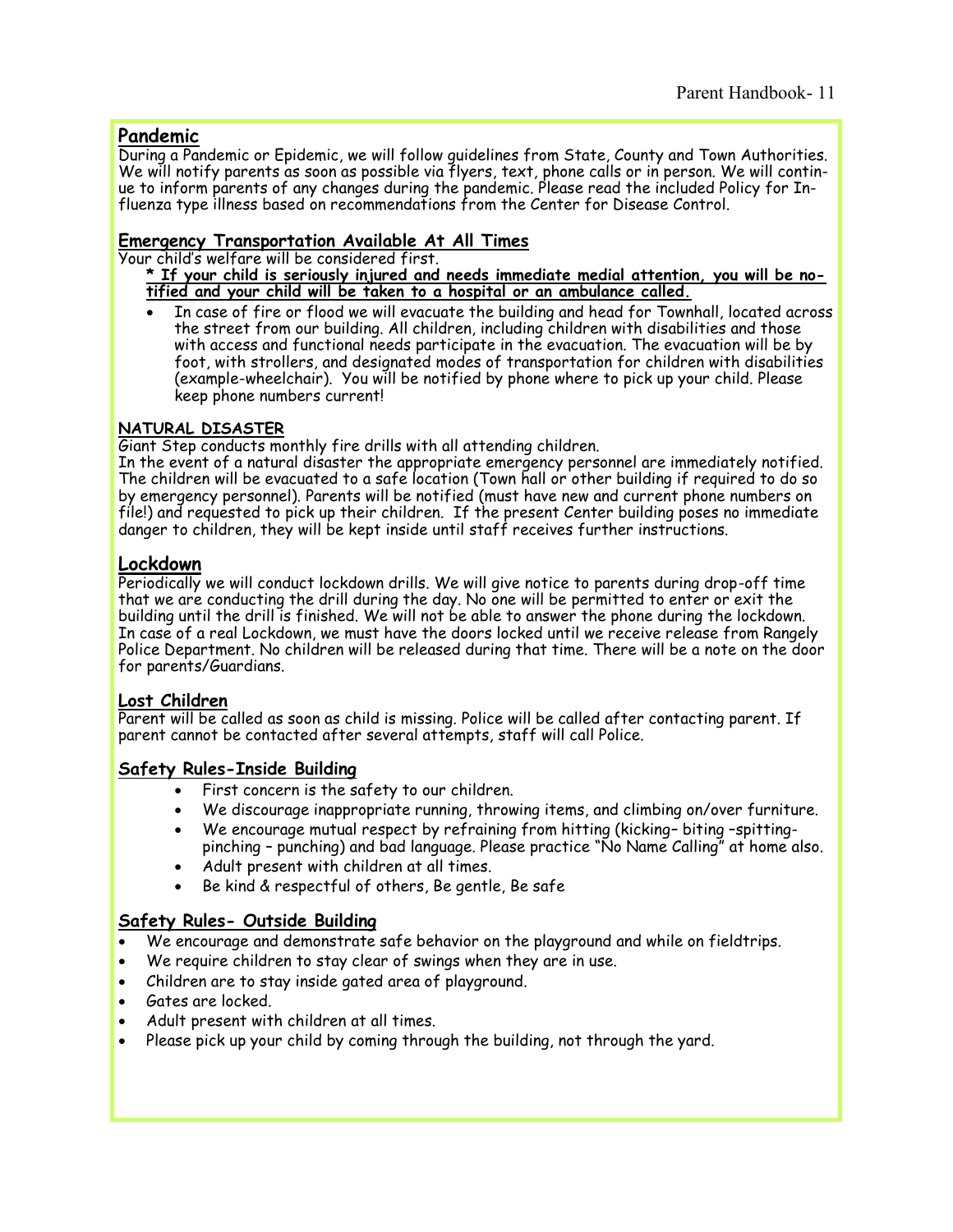# **S E C U R I T Y**

## **Policy Regarding Individual Not Authorized for Child Release**

A court order is necessary for a non-custodial parent to take child from Giant Step. Custodial parent/guardian is the only source of information to others concerning child at Giant Step. If someone other than parent/guardian/emergency contact person desires to take a child from the center, the child will be placed under the Director's care or the Group Leader's, if Director is absent, and the local authorities will be called immediately.

Giant Step will maintain a current file list of authorized parent and custodial person to pick up children.

# **You are responsible for keeping this file updated and current at Giant Step.**

## **Release of Child to Authorized Adults Only!!**

- **No child** will be released to a person not authorized by parent or responsibly party. Photo identification may be required.
- We must have written or verbal authorization for changes to the above. Written is always preferred so we can place this in the child's file
- In case of an emergency make sure the person on your contact list can be reached. Giant Step needs a court order on file that states the child cannot be picked up by the other custodial, biological parent, or appointed guardian.
- If someone other than parent/guardian/emergency contact person desires to take a child from the center, the child will be placed under the Director's care and the local authorities will be called immediately
- Non-Custodial parent cannot visit their child at Giant Step unless custodial approval is given to Giant Step Staff either by written or verbal authorization information.

## **Sign –In/Sign-Out Daily Sheet**

For security purposes, a sign-in/sign-out sheet or other mechanism for parents and guardians must be maintained daily by the center. We utilize the Procare system on a computer. It must include, for each child in care, the date, the child's name, the time when the child arrived at and left the center, and the parent or guardian's signature or other identifier.

#### **Visitors to the Center: Policy Posted Inside Giant Step.**

- Colorado State Standards require signatures, name, address, phone number and reason for the visit on our VISTORS SIGN IN BOOK.
- Visitors may be required to produce at least one form of identification if they are a stranger to staff members.
- If any visitor does cause a disturbance they will be asked to leave. If they refuse to leave, police will be called.

## **Front Door Security at Giant Step.**

"No Solicitation Sign" is displayed on front gate entrance. A staff member will be available to greet parents and children as they enter. The doorbell will ring when front doors are opened during open hours at Giant Step. Front door should be locked when children and staff are not in the building. A note on front door will be posted explaining where parents may find children and staff.

## **PARKING AT GIANT STEP**

Please do not park in front of gate as this prohibits a free flow of traffic coming from the main street.

Please park in the parking lot beside the building.

Please shut swinging gate when entering and leaving GS front door area.

Please be considered and do not park behind other parents vehicles!